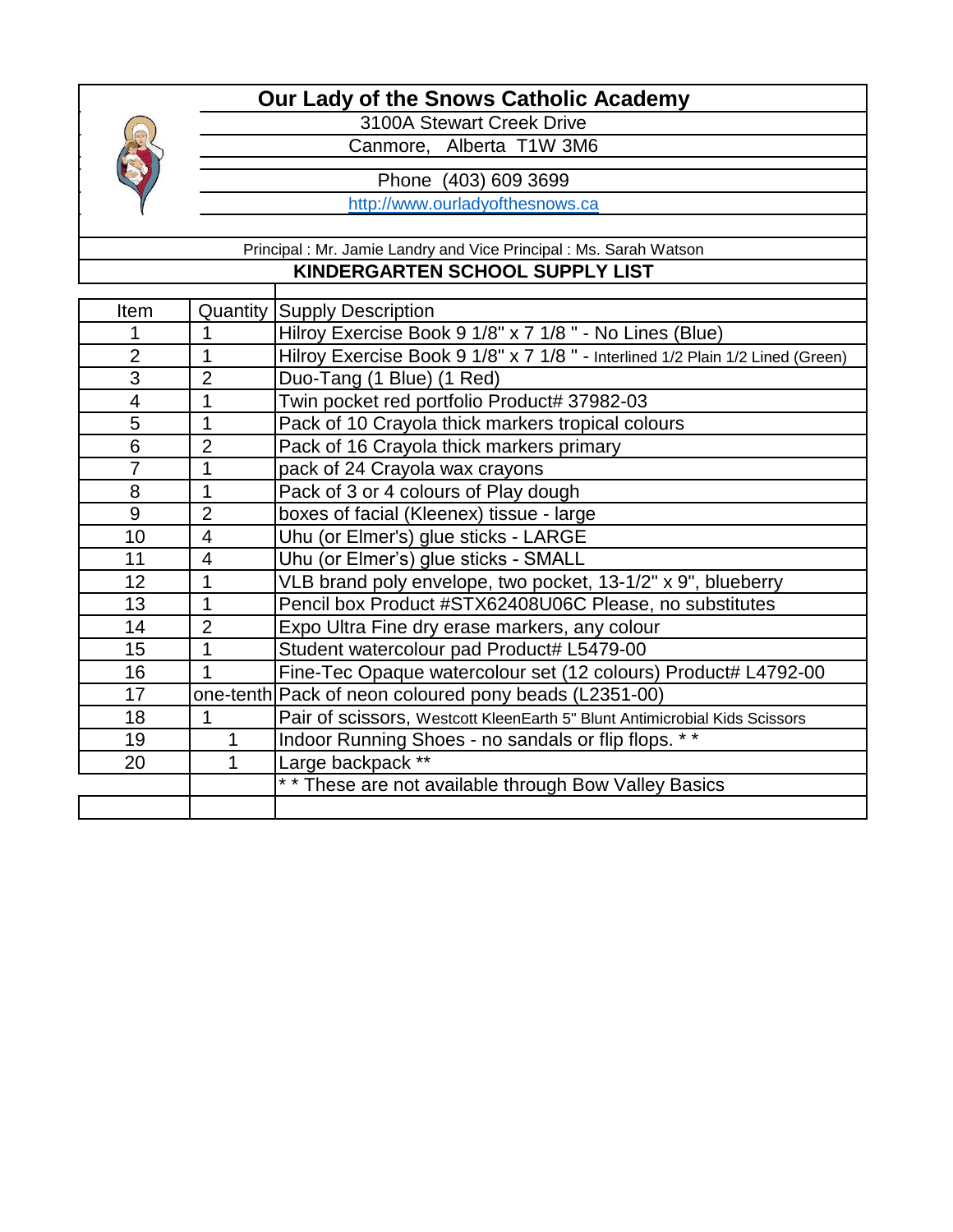

3100A Stewart Creek Drive

Canmore, Alberta T1W 3M6

Phone (403) 609 3699

http://www.ourladyofthesnows.ca

Principal : Mr. Jamie Landry and Vice Principal : Ms. Sarah Watson

| <b>GRADE 1</b> |                |                                                                  |  |
|----------------|----------------|------------------------------------------------------------------|--|
|                |                |                                                                  |  |
|                |                |                                                                  |  |
| Item           |                | <b>Quantity Supply Description</b>                               |  |
|                | 2              | Hilroy no lines (blue)                                           |  |
| $\overline{2}$ | $\overline{2}$ | <b>Black Duo tangs</b>                                           |  |
| 3              | 3              | UHU glue sticks                                                  |  |
| 4              | $\overline{2}$ | Packages of fine black dry erase markers (4 per pack)            |  |
| 5              |                | <b>Kleenex Box</b>                                               |  |
| 6              | 1              | <b>Big Mouth Vertical File</b>                                   |  |
| 7              | 1              | Black: 2 pocket Duo tang (with 3 holes inside/insert)            |  |
| 8              | $\overline{2}$ | <b>Wipe Clean Worksheet Covers</b>                               |  |
| 9              | 1              | Cardboard magazine file (white)                                  |  |
| 10             |                | White eraser                                                     |  |
| 11             | 6              | Pencils                                                          |  |
| 12             | 1              | Good quality screw top pencil sharpener                          |  |
| 13             |                | Pair good quality scissors                                       |  |
| 14             | 1              | 12 pack of pencil crayons                                        |  |
| 15             | 1              | Pencil case                                                      |  |
| 16             | $\overline{2}$ | Sharpies (regular point, not fine point)                         |  |
| 17             | 1              | Fine Tec Opaque Watercolour set of 12 (no substitutions, please) |  |
| 18             | 1              | Indoor Running Shoes - no sandals or flip flops. **              |  |
|                |                | ** These are not available through Bow Valley Basics             |  |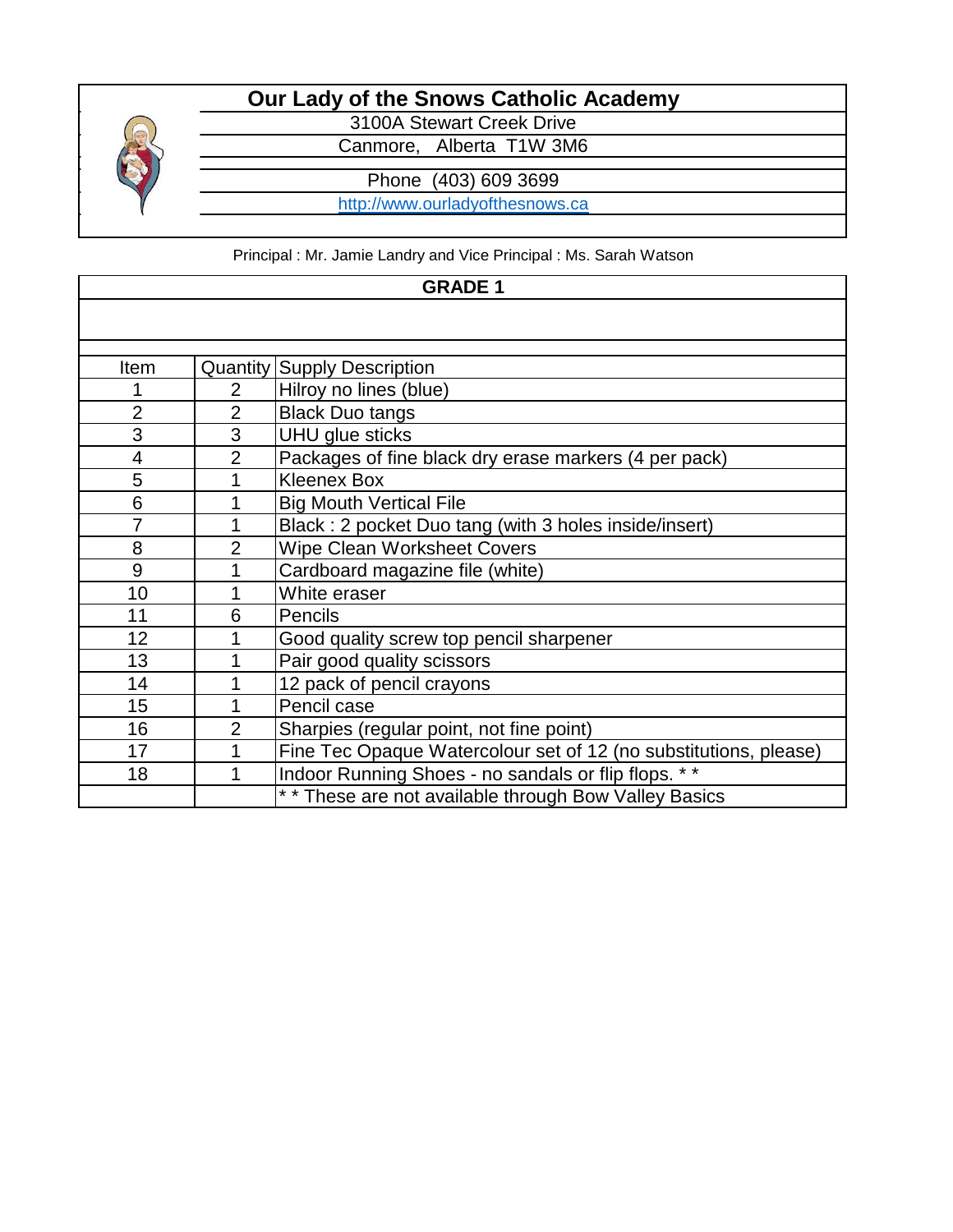

3100A Stewart Creek Drive Canmore, Alberta T1W 3M6

Phone (403) 609 3699

[h](http://www.ourladyofthesnows.ca/)ttp://www.ourladyofthesnows.ca

**GRADE 2 - FULL LIST** Principal : Mr. Jamie Landry and Vice Principal : Ms. Sarah Watson

| Item           |                | <b>Quantity Supply Description</b>                   |
|----------------|----------------|------------------------------------------------------|
|                | $\overline{2}$ | Hilroy 1/2 plain 1/2 lined interlined (green)        |
| $\overline{2}$ | 3              | Hilroy no lines (blue)                               |
| 3              | $\overline{2}$ | Hilroy lined (red)                                   |
| $\overline{4}$ | 8              | Duotangs 2 of each color (blue, red, yellow, orange  |
| 5              | 1              | <b>Twin Pocket Portfolio</b>                         |
| 6              | 1              | 3x3 Post-It Yellow                                   |
| $\overline{7}$ | 1              | <b>BIG pencil case</b>                               |
| 8              | 1              | <b>Whiteboard eraser</b>                             |
| 9              | $\overline{2}$ | <b>UHU</b> glue sticks                               |
| 10             | $\overline{2}$ | White erasers                                        |
| 11             | 4              | Package of thin dry erase markers                    |
| 12             | 1              | Package of Crayola thick markers                     |
| 13             | 1              | Package of Crayola thin markers                      |
| 14             | $\overline{2}$ | Fine black Sharpie                                   |
| 15             | 1              | Package of 24 Crayola pencil crayons                 |
| 16             | 1              | Package of Crayola wax crayons                       |
| 17             | 12             | Pencils                                              |
| 18             | 1              | Kleenex boxes                                        |
| 19             | 1              | Pencil sharpener                                     |
| 20             | 1              | Plastic 30 cm ruler                                  |
| 21             | 1              | <b>Big Mouth Vertical Filer</b>                      |
| 22             | 1              | Metal scissors (GOOD Quality)                        |
| 23             | 1              | Indoor Running Shoes - no sandals or flip flops.     |
|                |                | ** These are not available through Bow Valley Basics |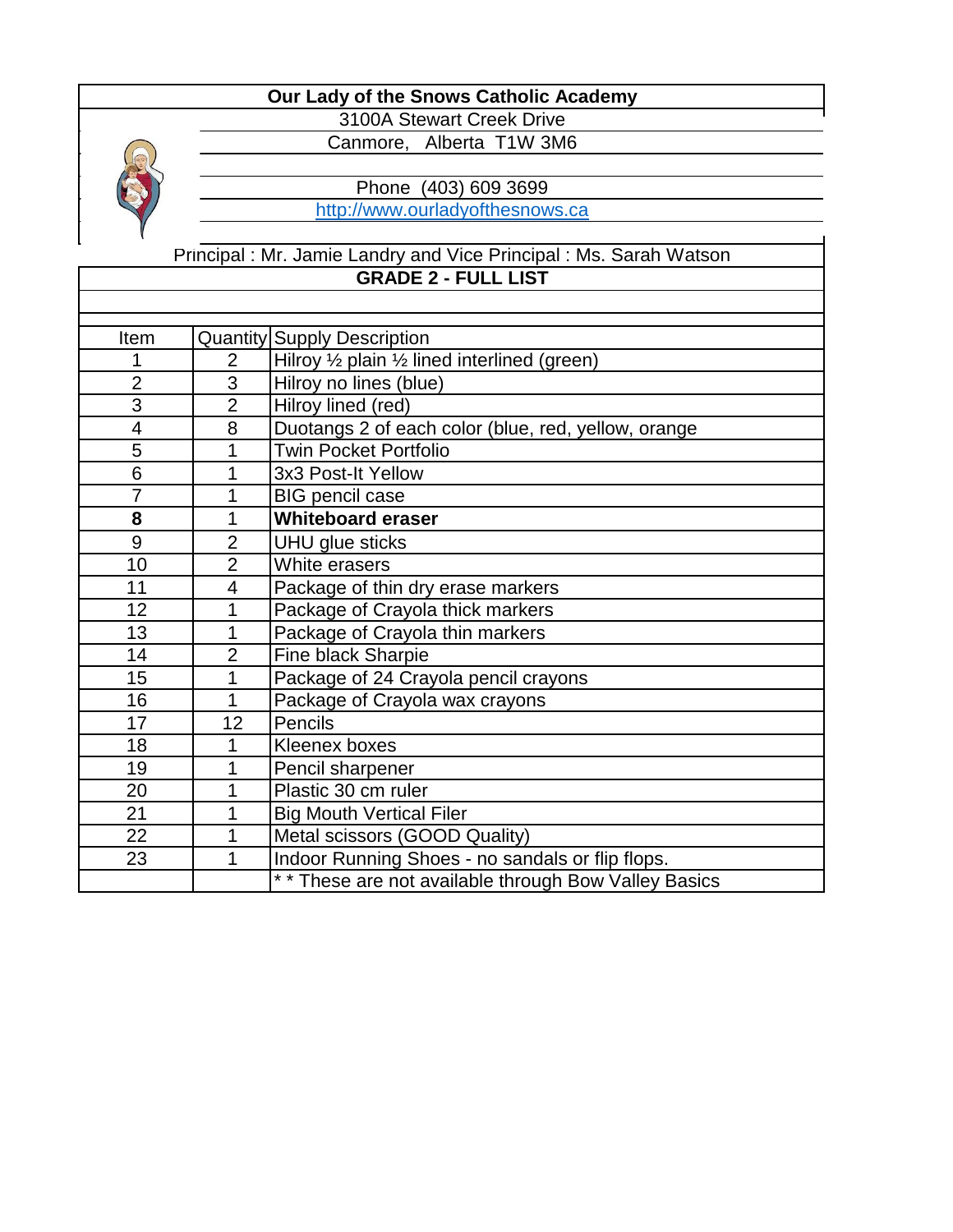

3100A Stewart Creek Drive Canmore, Alberta T1W 3M6

Phone (403) 609 3699

[h](http://www.ourladyofthesnows.ca/)ttp://www.ourladyofthesnows.ca

Principal : Mr. Jamie Landry and Vice Principal : Ms. Sarah Watson **GRADE 2 - PARTIAL LIST**

| Item           |                | <b>Quantity Supply Description</b>                   |
|----------------|----------------|------------------------------------------------------|
|                | $\overline{2}$ | Hilroy 1/2 plain 1/2 lined interlined (green)        |
| $\overline{2}$ | 3              | Hilroy no lines (blue)                               |
| 3              | $\overline{2}$ | Hilroy lined (red)                                   |
| $\overline{4}$ | 8              | Duotangs 2 of each color (blue, red, yellow, orange  |
| 5              | 1              | <b>Twin Pocket Portfolio</b>                         |
| 6              |                | 3x3 Post-It Yellow                                   |
| $\overline{7}$ | 1              | Whiteboard eraser                                    |
| 8              | $\overline{2}$ | <b>UHU</b> glue sticks                               |
| 9              | $\overline{2}$ | White erasers                                        |
| 10             | 4              | Package of thin dry erase markers                    |
| 11             | 1              | Package of Crayola thick markers                     |
| 12             |                | Package of Crayola thin markers                      |
| 13             | $\overline{2}$ | Fine black Sharpie                                   |
| 14             | 1              | Package of 24 Crayola pencil crayons                 |
| 15             | 1              | Package of Crayola wax crayons                       |
| 16             | 12             | Pencils                                              |
| 17             | 1              | Kleenex boxes                                        |
| 18             | 1              | Plastic 30 cm ruler                                  |
| 19             | 1              | <b>Big Mouth Vertical Filer</b>                      |
| 20             | 1              | Indoor Running Shoes - no sandals or flip flops.     |
|                |                | ** These are not available through Bow Valley Basics |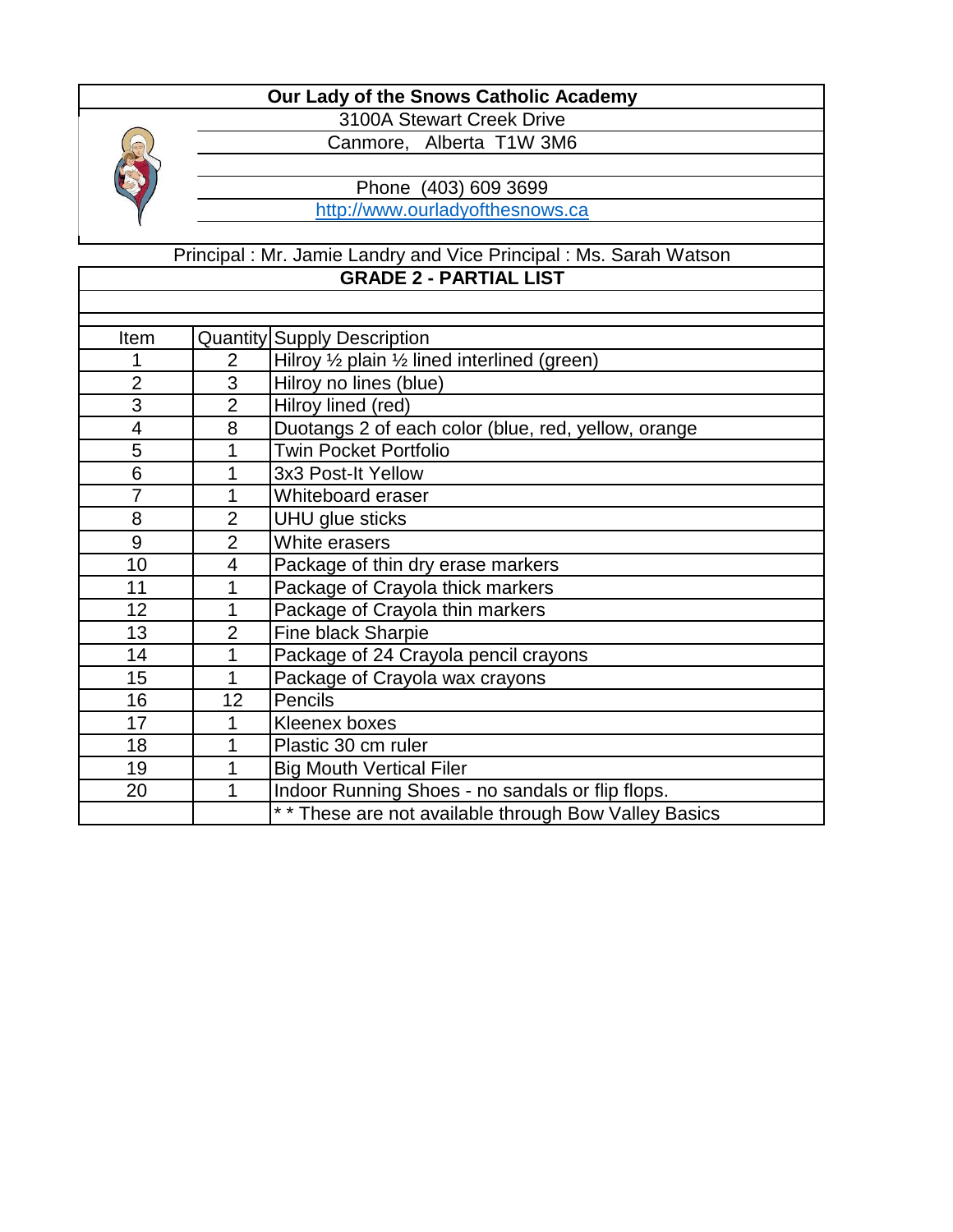

3100A Stewart Creek Drive Canmore, Alberta T1W 3M6

Phone (403) 609 3699

[h](http://www.ourladyofthesnows.ca/)ttp://www.ourladyofthesnows.ca

## **GRADE 3 - FULL LIST** Principal : Mr. Jamie Landry and Vice Principal : Ms. Sarah Watson

| Item                     | Quantity       | <b>Supply Description</b>                                 |
|--------------------------|----------------|-----------------------------------------------------------|
| 1                        | 1              | <b>Plastic Page Protectors</b>                            |
| $\overline{2}$           | 1              | <b>White Board Eraser</b>                                 |
| $\overline{3}$           | $\overline{2}$ | <b>Mead Composition Book</b>                              |
| $\overline{\mathcal{A}}$ |                | 3x3 Post-It Yellow                                        |
| 5                        | 1              | Package of lined paper                                    |
|                          |                | Duotangs 2 of each color (light blue, green, orange, red, |
| 6                        | 10             | yellow)                                                   |
| $\overline{7}$           | 1              | <b>Twin Pocket Portfolio</b>                              |
| 8                        | $\overline{2}$ | UHU glue sticks                                           |
| 9                        | $\overline{2}$ | White erasers                                             |
| 10                       | $\overline{2}$ | Packages dry erase markers                                |
| 11                       | 1              | Package of Crayola thick markers                          |
| 12                       | 1              | Package of Crayola thin markers                           |
| 13                       | 1              | Highlighter (yellow)                                      |
| 14                       | 1              | Package of 24 Crayola Pencil Crayons                      |
| 15                       | 12             | Pencils                                                   |
| 16                       | 1              | Kleenex box                                               |
| 17                       | 1              | <b>Big Mouth vertical filer</b>                           |
| 18                       | 1              | Plastic ruler 30 cm (centimeter very important)           |
| 19                       | 1              | Pencil sharpener                                          |
| 20                       |                | Metal scissors (Better Quality)                           |
| 21                       | 1              | Pencil case with zipper (Not Hard Plastic)                |
| 22                       | 1              | $***$<br>Indoor Running Shoes - no sandals or flip flops. |
|                          |                | ** These are not available through Bow Valley Basics      |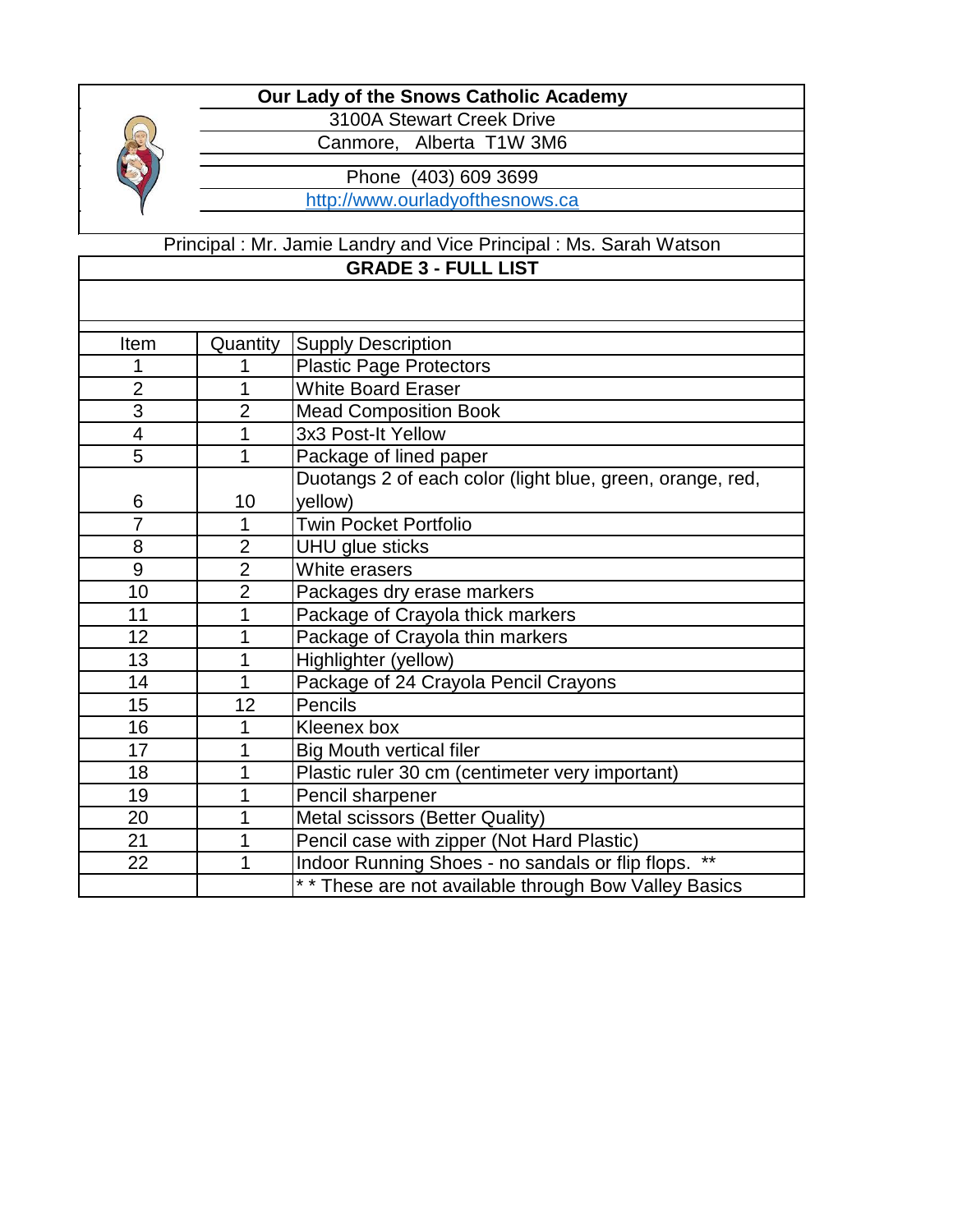

3100A Stewart Creek Drive Canmore, Alberta T1W 3M6

Phone (403) 609 3699

[h](http://www.ourladyofthesnows.ca/)ttp://www.ourladyofthesnows.ca

#### Principal : Mr. Jamie Landry and Vice Principal : Ms. Sarah Watson **GRADE 3 - PARTIAL LIST**

| Item           | Quantity       | <b>Supply Description</b>                                 |
|----------------|----------------|-----------------------------------------------------------|
|                |                | <b>Plastic Page Protectors</b>                            |
| $\overline{2}$ | 1              | <b>White Board Eraser</b>                                 |
| 3              | $\overline{2}$ | <b>Mead Composition Book</b>                              |
| 4              |                | 3x3 Post-It Yellow                                        |
| 5              |                | Package of lined paper                                    |
|                |                | Duotangs 2 of each color (light blue, green, orange, red, |
| 6              | 10             | yellow)                                                   |
| 7              | 1              | <b>Twin Pocket Portfolio</b>                              |
| 8              | $\overline{2}$ | UHU glue sticks                                           |
| 9              | $\overline{2}$ | White erasers                                             |
| 10             | $\overline{2}$ | Packages dry erase markers                                |
| 11             |                | Package of Crayola thick markers                          |
| 12             |                | Package of Crayola thin markers                           |
| 13             |                | Highlighter (yellow)                                      |
| 14             |                | Package of 24 Crayola Pencil Crayons                      |
| 15             | 12             | Pencils                                                   |
| 16             | 1              | Kleenex box                                               |
| 17             |                | <b>Big Mouth vertical filer</b>                           |
| 18             |                | Pencil case with zipper (Not Hard Plastic)                |
| 19             |                | $***$<br>Indoor Running Shoes - no sandals or flip flops. |
|                |                | ** These are not available through Bow Valley Basics      |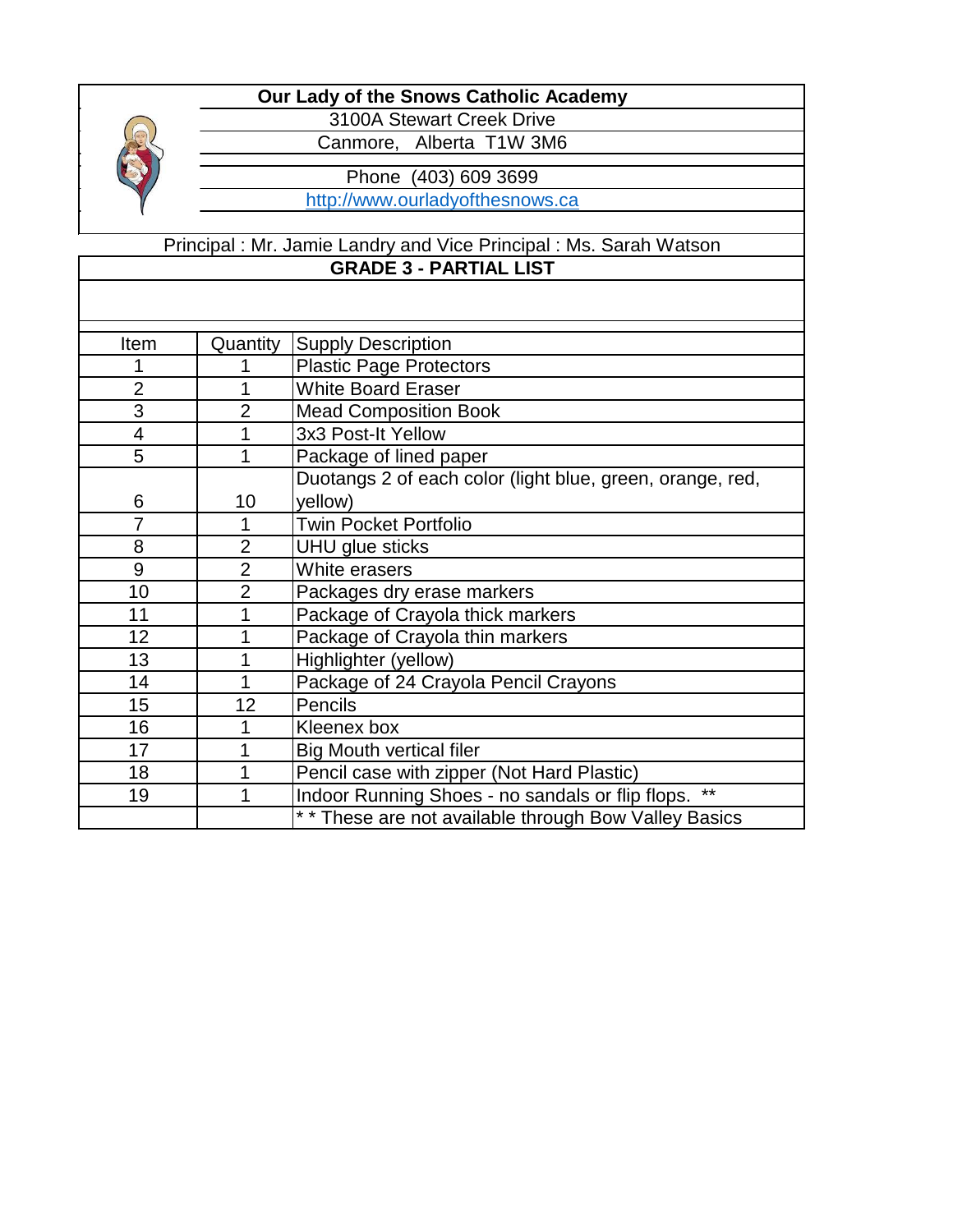

3100A Stewart Creek Drive Canmore, Alberta T1W 3M6

Phone (403) 609 3699

http://www.ourladyofthesnows.ca

#### **GRADE 4 - FULL LIST** Principal : Mr. Jamie Landry and Vice Principal : Ms. Sarah Watson

| Item           |                          | <b>Quantity Supply Description</b>                                                  |
|----------------|--------------------------|-------------------------------------------------------------------------------------|
| 1              | 8                        | Dry Erase Expo Thin Markers                                                         |
| $\overline{2}$ | 14                       | Duotangs 2 of each colour (light blue, green, red, yellow, orange, grey, and black) |
| 3              | 12                       | Hilroy exercise books, 32 pages per book (three of each: pink, yellow, blue, green) |
| 4              | $\overline{2}$           | <b>Black Sharpie Twin Tip markers</b>                                               |
| 5              | $\mathbf{1}$             | Highlighter, yellow                                                                 |
| 6              | 24                       | Pencils (Brand: Blue Staedtler)                                                     |
| $\overline{7}$ | $\overline{\mathcal{A}}$ | Glue sticks UHU Brand (Large)                                                       |
| 8              | 1                        | Package of thin markers                                                             |
| 9              | 1                        | 24 Pencil Crayons                                                                   |
| 10             | 1                        | White eraser                                                                        |
| 11             | 1                        | Box of tissues                                                                      |
| 12             | 1                        | Grid paper scribbler, 1 cm X 1 cm, coiled                                           |
| 13             | 1                        | Large Scissors sharp-pointed metal (For Age 12 Plus)                                |
| 14             | $\overline{2}$           | <b>Mead Composite Book</b>                                                          |
| 15             | 1                        | Package / Sleeve of 10 x Plastic Page protectors                                    |
| 16             | 1                        | Wipe Clean Worksheet Cover L515200S                                                 |
| 17             | 1                        | Protector (00480) New                                                               |
| 18             | 1                        | Triangle Ruler (00445) New                                                          |
| 19             | 1                        | Large pencil case with zipper                                                       |
| 20             | 1                        | Pencil sharpener with a screw-top lid                                               |
| 21             | 1                        | Expandable File 2 1/2 inches Winnable backpack attaché item number 20119            |
| 22             | 1                        | Recorder (For Music)                                                                |
| 23             | 1                        | Pair of none marking sole running shoes (inside shoes) **                           |
| 24             | 1                        | Change of Clothes - Gym Strip **                                                    |
| 25             | 1                        | Deodorant of Choice **                                                              |
|                |                          | ** These are not available through Bow Valley Basics                                |
|                |                          |                                                                                     |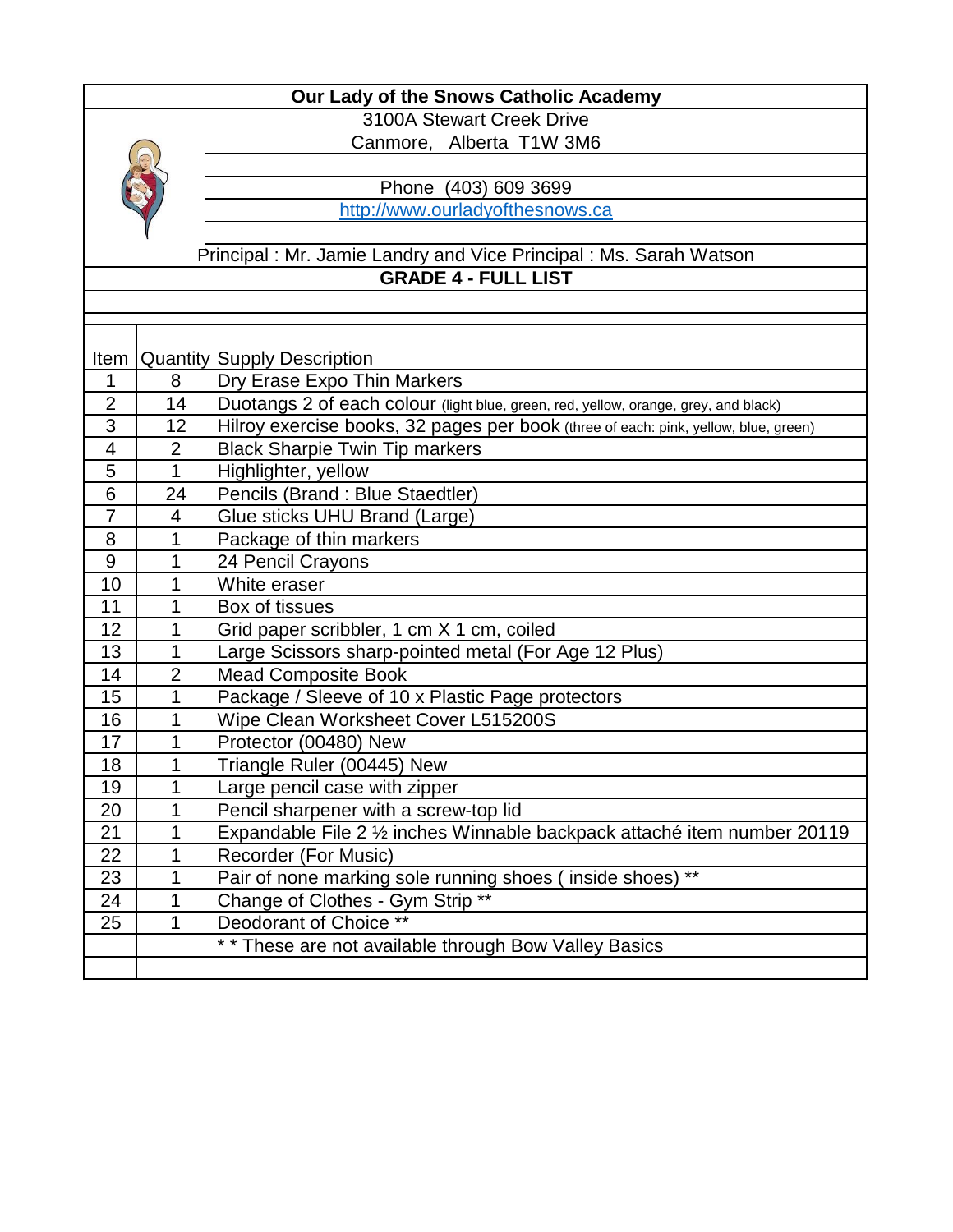

3100A Stewart Creek Drive Canmore, Alberta T1W 3M6

Phone (403) 609 3699

http://www.ourladyofthesnows.ca

## Principal : Mr. Jamie Landry and Vice Principal : Ms. Sarah Watson **GRADE 4 - PARTIAL**

| Item           |                | <b>Quantity Supply Description</b>                                                  |
|----------------|----------------|-------------------------------------------------------------------------------------|
| 1              | 8              | Dry Erase Expo Thin Markers                                                         |
| $\overline{2}$ | 14             | Duotangs 2 of each colour (light blue, green, red, yellow, orange, grey, and black) |
| 3              | 12             | Hilroy exercise books, 32 pages per book (three of each: pink, yellow, blue, green) |
| 4              | $\overline{2}$ | <b>Black Sharpie Twin Tip markers</b>                                               |
| 5              | 1              | Highlighter, yellow                                                                 |
| 6              | 24             | Pencils (Brand: Blue Staedtler)                                                     |
| $\overline{7}$ | 4              | Glue sticks UHU Brand (Large)                                                       |
| 8              | 1              | Package of thin markers                                                             |
| 9              | 1              | 24 Pencil Crayons                                                                   |
| 10             | 1              | White eraser                                                                        |
| 11             | 1              | Box of tissues                                                                      |
| 12             | 1              | Grid paper scribbler, 1 cm X 1 cm, coiled                                           |
| 13             | 1              | Large Scissors sharp-pointed metal (For Age 12 Plus)                                |
| 14             | $\overline{2}$ | <b>Mead Composite Book</b>                                                          |
| 15             | 1              | Package / Sleeve of 10 x Plastic Page protectors                                    |
| 16             | 1              | Wipe Clean Worksheet Cover L515200S                                                 |
| 17             | 1              | Protector (00480) New                                                               |
| 18             | 1              | Triangle Ruler (00445) New                                                          |
|                |                |                                                                                     |
| 20             | 1              | Pencil sharpener with a screw-top lid                                               |
|                |                |                                                                                     |
|                |                |                                                                                     |
| 23             | 1              | Pair of none marking sole running shoes (inside shoes) **                           |
| 24             | 1              | Change of Clothes - Gym Strip **                                                    |
| 25             | 1              | Deodorant of Choice **                                                              |
|                |                | ** These are not available through Bow Valley Basics                                |
|                |                |                                                                                     |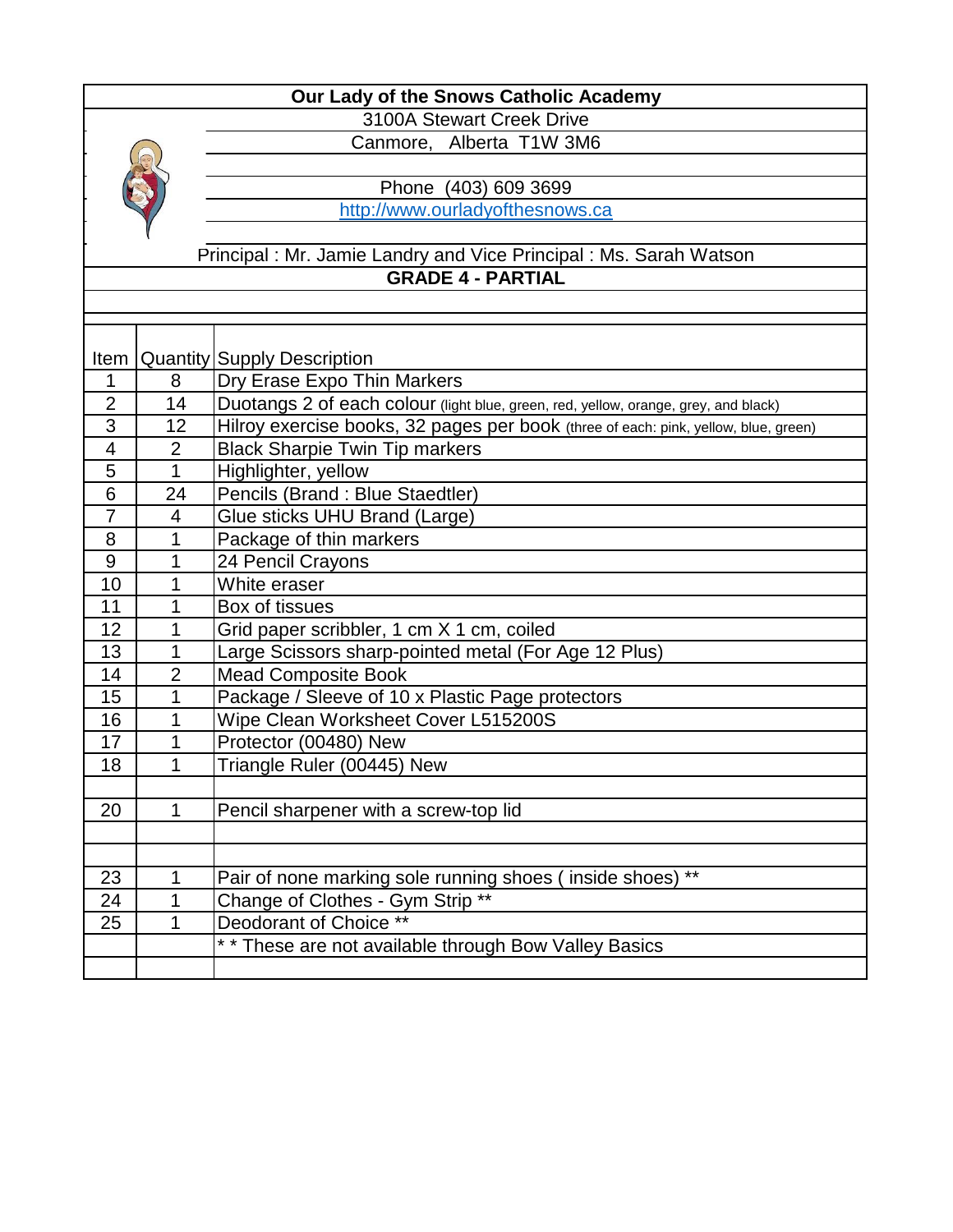

3100A Stewart Creek Drive Canmore, Alberta T1W 3M6

Phone (403) 609 3699

[h](http://www.ourladyofthesnows.ca/)ttp://www.ourladyofthesnows.ca

#### **GRADE 5 - FULL LIST** Principal : Mr. Jamie Landry and Vice Principal : Ms. Sarah Watson

| Item                    |                | <b>Qty Supply Description</b>                                                                  |
|-------------------------|----------------|------------------------------------------------------------------------------------------------|
| 1                       | 1              | 24 Pencil crayons                                                                              |
| $\overline{2}$          | 1              | Clear poly envelopes with button and string closure (legal size)                               |
| 3                       | 1              | Package Dry Erase Markers                                                                      |
| $\overline{\mathbf{4}}$ | 1              | 50 sheets of 7mm loose leaf ruled paper                                                        |
| 5                       | 1              | Hilroy exercise book 80 pages per book                                                         |
| 6                       | 1              | Ruler with cm markings                                                                         |
| $\overline{7}$          | $\overline{4}$ | <b>Black Sharpie Twin Tip markers</b>                                                          |
| 8                       | 1              | Highlighter                                                                                    |
| $\overline{9}$          | 21             | Duo tangs 3 of each color (light blue, dark blue, green, orange, red, yellow, black) unlabeled |
| 10                      | 24             | Pencils (Quality HB Pencils)                                                                   |
| 11                      | $\overline{2}$ | Glue sticks UHU Brand                                                                          |
| 12                      | 1              | Package of thin markers                                                                        |
| 13                      | 5              | Blue pens                                                                                      |
| 14                      | $\overline{2}$ | Red pens                                                                                       |
| 15                      | 6              | White erasers                                                                                  |
| 16                      | 1              | Kleenex boxes                                                                                  |
| 17                      | $\overline{2}$ | Packages of Post-It Notes, 3 x 3 or 3 x 5                                                      |
| 18                      | 1              | Grid paper with scribbler 1 cm X 1 cm notebook                                                 |
| 19                      | 1              | Casemate College Ruled Composition Book 100 pages 7 1/2 X 9 3/4                                |
| 20                      | 1              | Basic calculator - Sharp EL240SB student calculator                                            |
| 21                      | 1              | Scissors sharp-pointed metal (Better quality for age 12 plus)                                  |
| 22                      | 1              | Pencil case with zipper (Not Hard Plastic)                                                     |
| 23                      | 1              | Pencil sharpener                                                                               |
| 24                      | 1              | Expandable file 2 1/2 inches Winnable backpack attaché item number 20119                       |
| 25                      | 1              | Pair of none marking sole running shoes **                                                     |
| 26                      | 1              | Change of Clothes - Gym Strip **                                                               |
| 27                      | 1              | Deodorant of Choice **                                                                         |
|                         |                | * * These are not available through Bow Valley Basics                                          |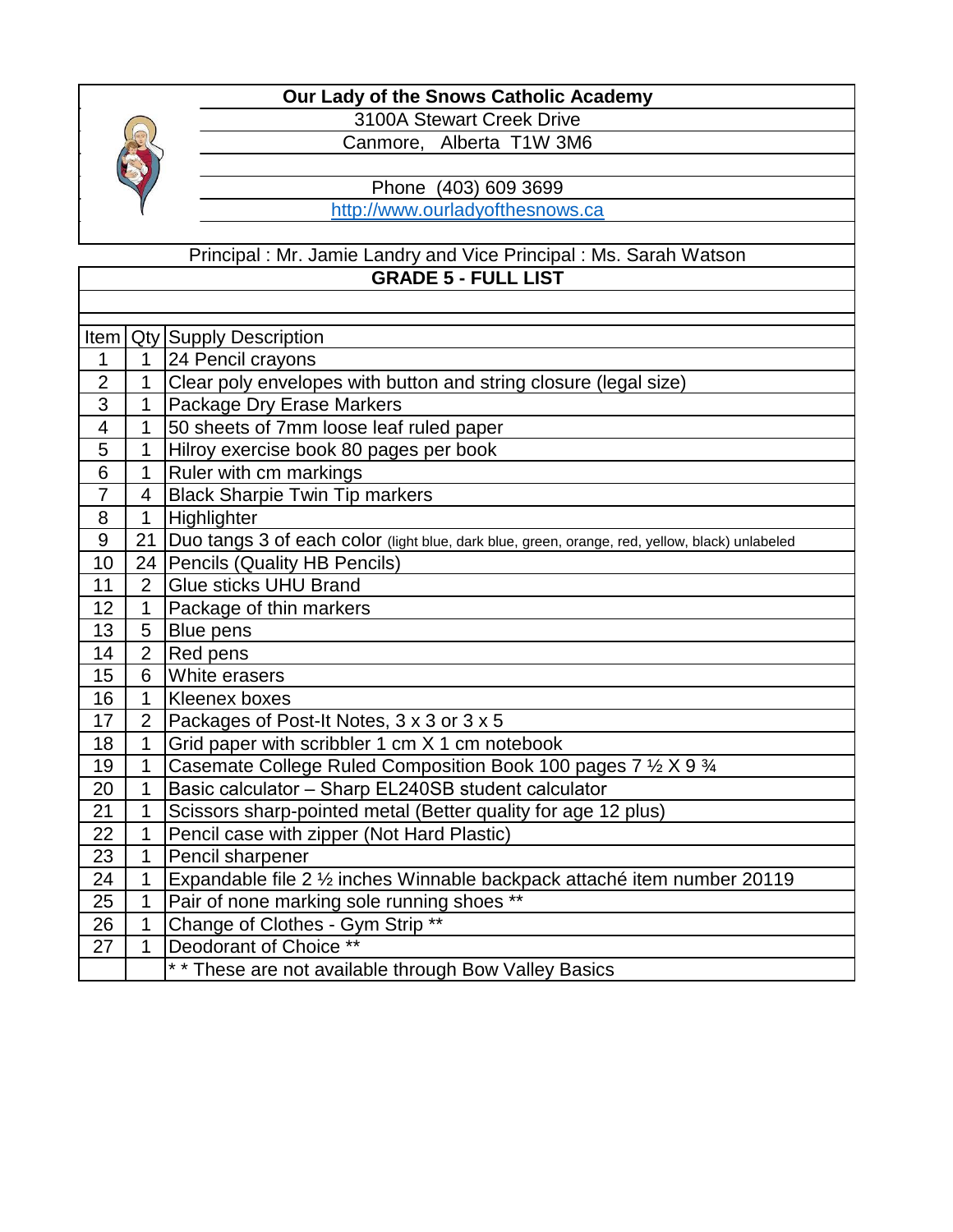

3100A Stewart Creek Drive Canmore, Alberta T1W 3M6

Phone (403) 609 3699

http://www.ourladyofthesnows.ca

#### Principal : Mr. Jamie Landry and Vice Principal : Ms. Sarah Watson **GRADE 5 - PARTIAL LIST**

| Item           |                | <b>Qty Supply Description</b>                                                                  |
|----------------|----------------|------------------------------------------------------------------------------------------------|
| 1              | 1              | 24 Pencil crayons                                                                              |
| $\overline{2}$ | 1              | Clear poly envelopes with button and string closure (legal size)                               |
| 3              | 1              | Package Dry Erase Markers                                                                      |
| 4              | 1              | 50 sheets of 7mm loose leaf ruled paper                                                        |
| 5              | 1              | Hilroy exercise book 80 pages per book                                                         |
| 6              | 1              | Ruler with cm markings                                                                         |
| $\overline{7}$ | $\overline{4}$ | <b>Black Sharpie Twin Tip markers</b>                                                          |
| 8              | 1              | Highlighter                                                                                    |
| 9              | 21             | Duo tangs 3 of each color (light blue, dark blue, green, orange, red, yellow, black) unlabeled |
| 10             |                | 24   Pencils (Quality HB Pencils)                                                              |
| 11             | $\overline{2}$ | <b>Glue sticks UHU Brand</b>                                                                   |
| 12             | 1              | Package of thin markers                                                                        |
| 13             | 5              | Blue pens                                                                                      |
| 14             | $\overline{2}$ | Red pens                                                                                       |
| 15             | 6              | White erasers                                                                                  |
| 16             | 1              | Kleenex boxes                                                                                  |
| 17             | $\overline{2}$ | Packages of Post-It Notes, 3 x 3 or 3 x 5                                                      |
| 18             | 1              | Grid paper with scribbler 1 cm X 1 cm notebook                                                 |
| 19             | 1              | Casemate College Ruled Composition Book 100 pages 7 1/2 X 9 3/4                                |
| 20             | 1              | Basic calculator - Sharp EL240SB student calculator                                            |
| 21             | 1              | Expandable file 2 1/2 inches Winnable backpack attaché item number 20119                       |
| 22             | 1              | Pencil case with zipper (Not Hard Plastic)                                                     |
| 23             | 1              | Pair of none marking sole running shoes **                                                     |
| 24             | 1              | Change of Clothes - Gym Strip **                                                               |
| 25             | 1              | Deodorant of Choice **                                                                         |
|                |                | ** These are not available through Bow Valley Basics                                           |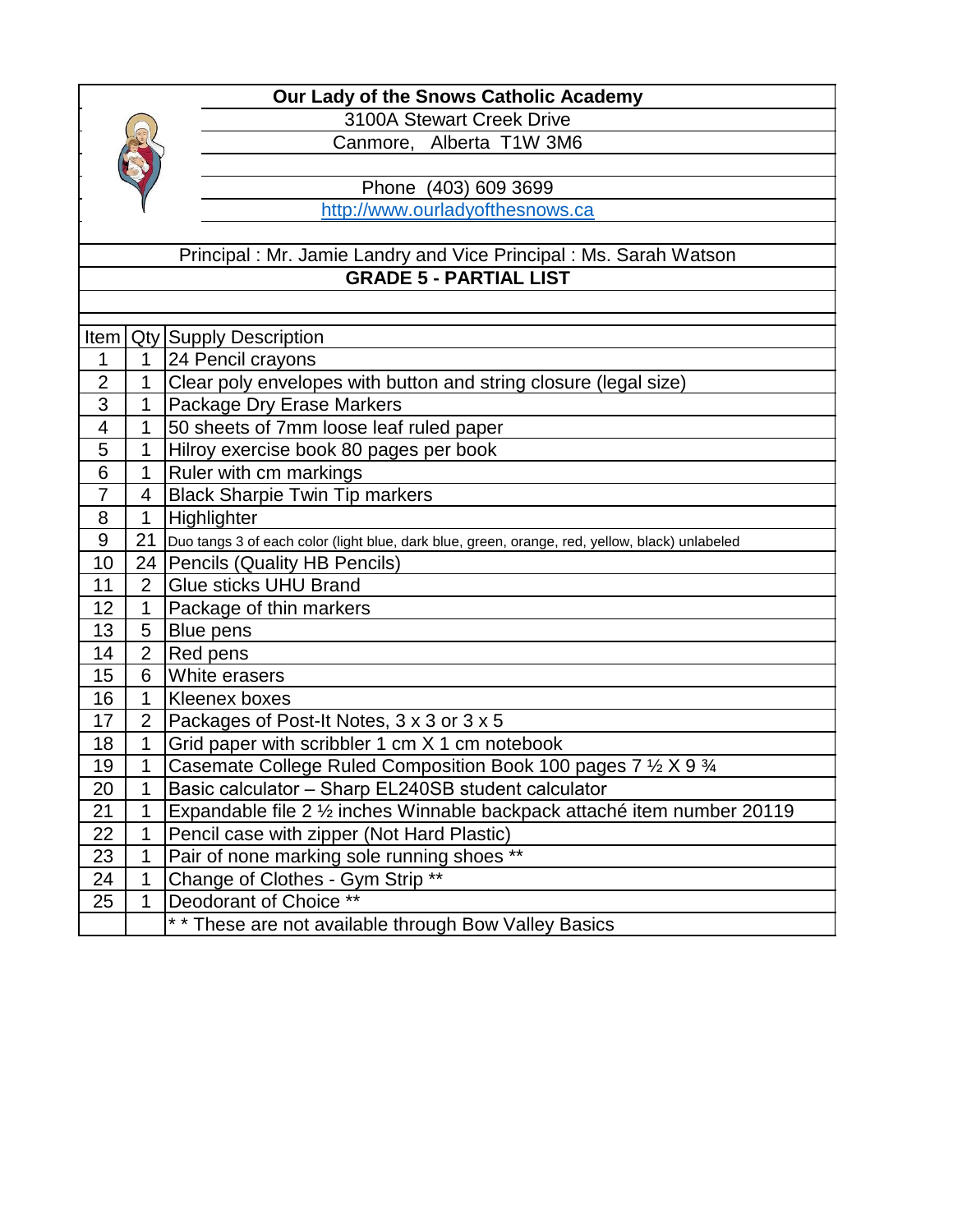

3100A Stewart Creek Drive Canmore, Alberta T1W 3M6

Phone (403) 609 3699

[h](http://www.ourladyofthesnows.ca/)ttp://www.ourladyofthesnows.ca

#### **GRADE 6 - FULL LIST** Principal : Mr. Jamie Landry and Vice Principal : Ms. Sarah Watson

| Item           |                | <b>Qty Supply Description</b>                                                    |
|----------------|----------------|----------------------------------------------------------------------------------|
| 1              | 1.             | 24 Pencil Crayons                                                                |
| $\overline{2}$ | $\overline{2}$ | Package of 4 Thick EXPO Markers                                                  |
| $\overline{3}$ | $\mathbf 1$    | Hilroy, Quad 4 to 1" Sheet - 80 page graphs 4 quadrille notebook / spiral (graph |
|                |                | notebook)                                                                        |
| 4              | $\mathbf{1}$   | 200 sheets of 7mm loose leaf ruled paper                                         |
| 5              | $\overline{2}$ | 1 Inch Binder                                                                    |
| 6              | $\overline{2}$ | Plastic Dividers (pack of 5) to go into the Binder                               |
| $\overline{7}$ | $\mathbf{1}$   | Ruler with CM markings                                                           |
| 8              | $\overline{2}$ | <b>Black Sharpie Twin Tip Markers</b>                                            |
| 9              | 4              | <b>Highlighters</b>                                                              |
| 10             | $\overline{4}$ | Duo-tangs - 1 red, 1 yellow, 1 black, 1 dark blue                                |
| 11             |                | 24 Pencils                                                                       |
| 12             | $\overline{2}$ | <b>UHU Glue Sticks</b>                                                           |
| 13             | $\mathbf{1}$   | Package of markers                                                               |
| 14             | $\overline{2}$ | <b>Blue Pens</b>                                                                 |
| 15             | 3              | <b>White Erasers</b>                                                             |
| 16             | $\overline{2}$ | <b>Boxes of Tissues</b>                                                          |
| 17             | $\mathbf{1}$   | Casemate College Ruled Composition Book 1oo pages: 7 1/2 x 9 3/4                 |
| 18             | $\mathbf 1$    | Pencil case with zipper (not hard plastic)                                       |
| 19             | 1              | Protractor                                                                       |
| 20             | $\mathbf{1}$   | Basics® 8-Digit Dual Power Desktop Calculator                                    |
| 21             | 1              | Large scissors sharp pointed metal                                               |
| 22             | 1              | <b>Pencil Sharpener</b>                                                          |
| 23             | $\mathbf 1$    | Pair of none marking sole running shoes **                                       |
| 24             | 1              | Change of Clothes - Gym Strip **                                                 |
| 25             | $\mathbf{1}$   | Deodorant of Choice **                                                           |
|                |                | ** These are not available through Bow Valley Basics                             |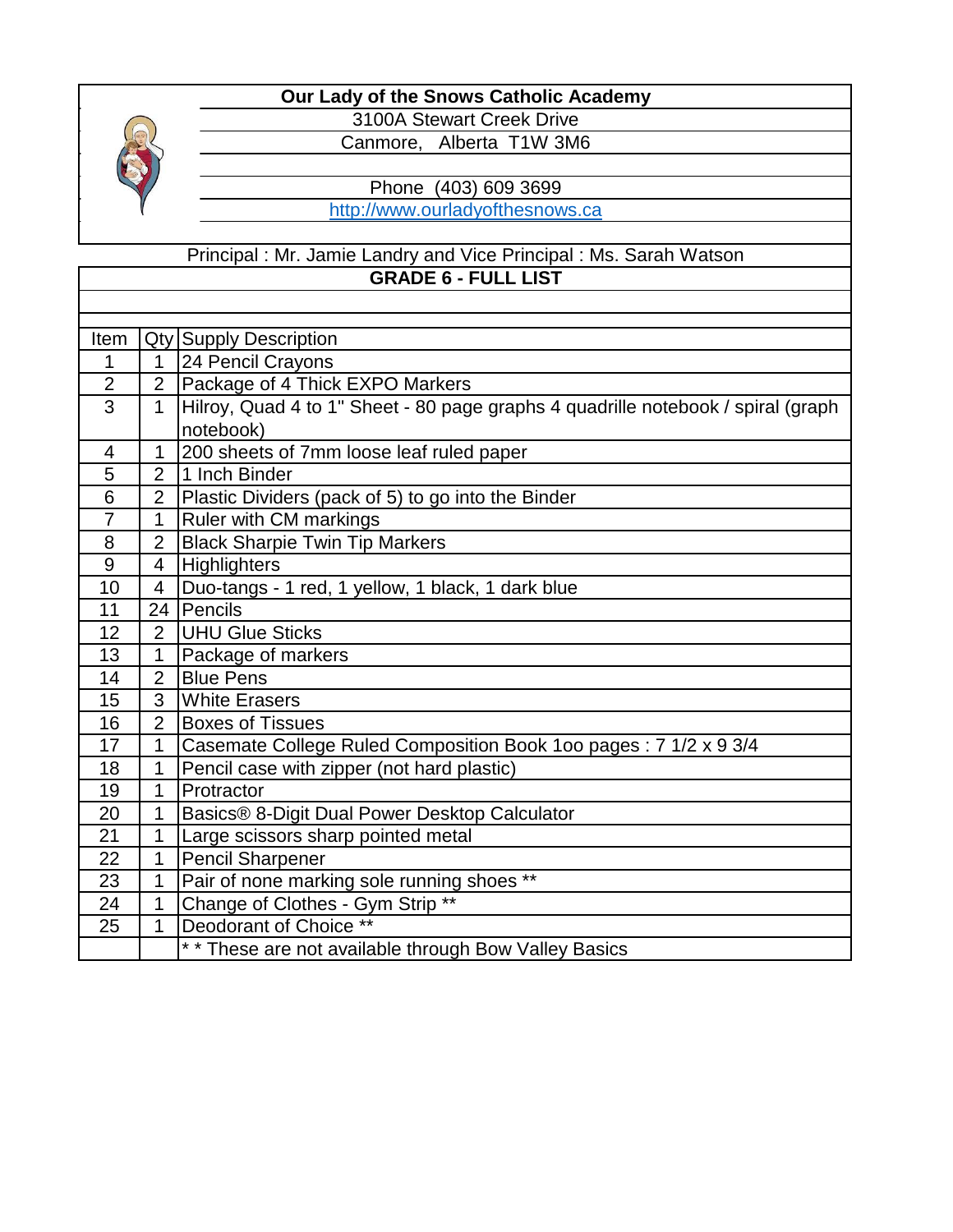

3100A Stewart Creek Drive Canmore, Alberta T1W 3M6

Phone (403) 609 3699

http://www.ourladyofthesnows.ca

## Principal : Mr. Jamie Landry and Vice Principal : Ms. Sarah Watson **GRADE 6 - PARTIAL LIST**

| Item           |                | <b>Qty Supply Description</b>                                             |
|----------------|----------------|---------------------------------------------------------------------------|
| 1              | 1              | 24 Pencil Crayons                                                         |
| $\overline{2}$ | $\overline{2}$ | Package of 4 Thick EXPO Markers                                           |
| 3              | $\mathbf{1}$   | Hilroy, Quad 4 to 1" Sheet - 80 page graphs 4 quadrille notebook / spiral |
|                |                | (graph notebook)                                                          |
| 4              | 1              | 200 sheets of 7mm loose leaf ruled paper                                  |
| 5              | $\overline{2}$ | 1 Inch Binder                                                             |
| 6              | $\overline{2}$ | Plastic Dividers (pack of 5) to go into the Binder                        |
| $\overline{7}$ | 1              | Ruler with CM markings                                                    |
| 8              | $\overline{2}$ | <b>Black Sharpie Twin Tip Markers</b>                                     |
| 9              | $\overline{4}$ | <b>Highlighters</b>                                                       |
| 10             | 4              | Duo-tangs - 1 red, 1 yellow, 1 black, 1 dark blue                         |
| 11             | 24             | Pencils                                                                   |
| 12             | $\overline{2}$ | UHU Glue Sticks                                                           |
| 13             | 1              | Package of markers                                                        |
| 14             | $\overline{2}$ | <b>Blue Pens</b>                                                          |
| 15             | 3              | <b>White Erasers</b>                                                      |
| 16             | $\overline{2}$ | <b>Boxes of Tissues</b>                                                   |
| 17             | 1              | Casemate College Ruled Composition Book 1oo pages: 7 1/2 x 9 3/4          |
| 18             | 1              | Pencil case with zipper (not hard plastic)                                |
| 19             | 1              | Protractor                                                                |
| 20             | 1              | Basics® 8-Digit Dual Power Desktop Calculator                             |
| 21             | 1              | Pair of none marking sole running shoes **                                |
| 22             | 1              | Change of Clothes - Gym Strip **                                          |
| 23             | 1              | Deodorant of Choice **                                                    |
|                |                | ** These are not available through Bow Valley Basics                      |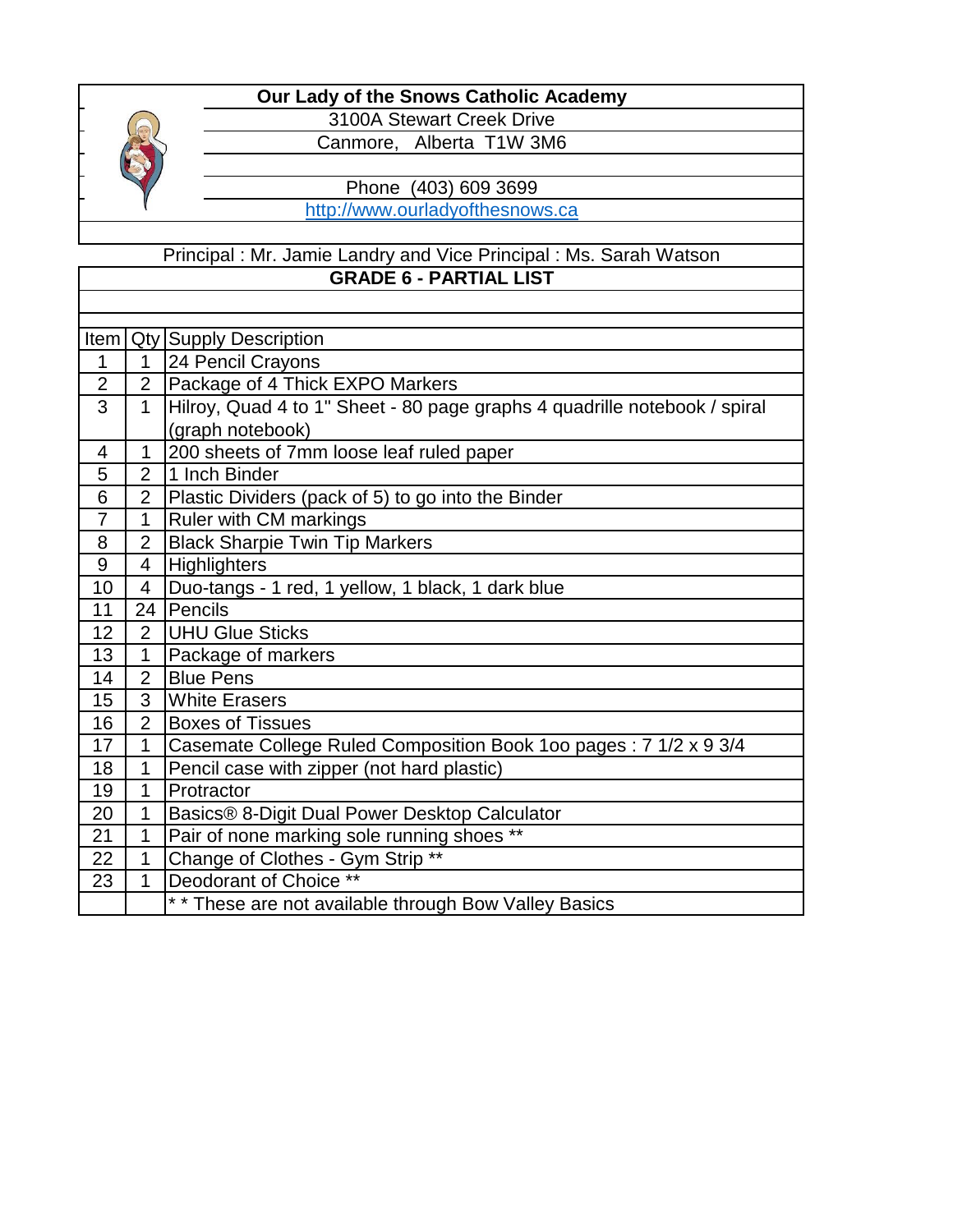

3100A Stewart Creek Drive Canmore, Alberta T1W 3M6

Phone (403) 609 3699

[h](http://www.ourladyofthesnows.ca/)ttp://www.ourladyofthesnows.ca

#### Principal : Mr. Jamie Landry and Vice Principal : Ms. Sarah Watson **JUNIOR HIGH SUPPLIES**

## Item Quantity Supply Description

| <b>ITEMS REQUIRED FOR THE FOLLOWING CORE SUBJECTS</b> |                |                                                                               |  |  |
|-------------------------------------------------------|----------------|-------------------------------------------------------------------------------|--|--|
|                                                       | 24             | Pencils                                                                       |  |  |
| 2                                                     | 8              | <b>Blue Pens</b>                                                              |  |  |
| 3                                                     | $\overline{2}$ | <b>Red Pens</b>                                                               |  |  |
| 4                                                     | $\overline{2}$ | White erasers                                                                 |  |  |
| 5                                                     |                | <b>Pencil Sharpener</b>                                                       |  |  |
| 6                                                     | $\overline{2}$ | Binders: One for Day 1 and one for Day 2 OR a 1" binder for core classes (see |  |  |
|                                                       |                | below for option subjects)                                                    |  |  |
| 7                                                     | 8              | Dividers for subjects in binders                                              |  |  |
| 8                                                     | 4              | Paper (200pk)                                                                 |  |  |
| 9                                                     | 4              | <b>Highlighters</b>                                                           |  |  |
| 10                                                    |                | Pencil case                                                                   |  |  |
|                                                       |                |                                                                               |  |  |
|                                                       |                | Math:                                                                         |  |  |
|                                                       |                | Package of page protectors (for grade 7 only)                                 |  |  |
| $\mathcal{P}$                                         |                | Geometry Set: should include rule, protractor, compass, triangle              |  |  |
| 3                                                     |                | <b>Scientific Calculator</b>                                                  |  |  |

| 1 College Ruled Composition Book 200 pages 7 1/2" x 9 3/4" (for lab notes) |
|----------------------------------------------------------------------------|
|                                                                            |

|  | <b>Social Studies:</b>                                                       |
|--|------------------------------------------------------------------------------|
|  | 11 binder or section of binder                                               |
|  | 1 College Ruled Composition Book 200 pages 7 1/2" x 9 3/4" (for note taking) |

|   | Language Arts & Religion:                                                  |
|---|----------------------------------------------------------------------------|
|   | College Ruled Composition Book 200 pages 7 1/2" x 9 3/4"                   |
| 2 | Duotangs                                                                   |
|   |                                                                            |
|   | <b>IPE &amp; Health :</b>                                                  |
|   | Pair of none marking sole running shoes, change of clothes - gym strip and |
|   | deodorant of choice **                                                     |
|   | ** These are not available through Bow Valley Basics                       |
|   |                                                                            |